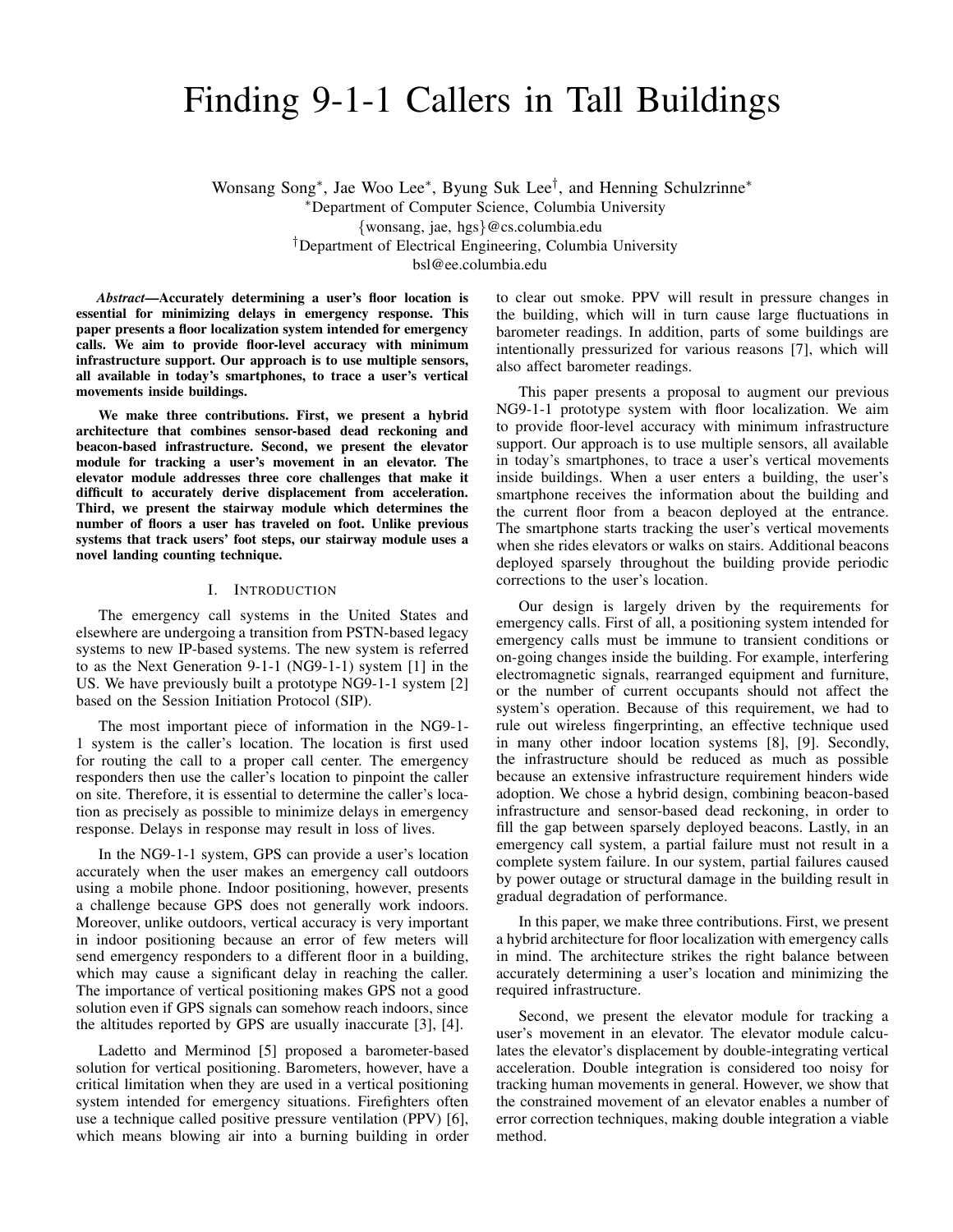

Fig. 1. Architecture overview.

Third, we present the stairway module which determines the number of floors a user has traveled on foot. Previous proposals counted a user's steps on stairs [10], [11]. This approach has a critical limitation that it cannot account for a user walking up multiple stairs in each step. Instead, our stairway module counts landings, the level areas either at the top of a staircase or in between flights of stairs.

This paper is organized as follows. Section II presents our overall architecture. Section III describes the design and algorithms of our three analysis modules and the activity manager. Section IV provides our evaluation results. Section V discusses related work. Lastly, we conclude and discuss future work in Section VI.

## II. ARCHITECTURE OVERVIEW

Figure 1 shows the overall architecture of our vertical positioning system. We describe each component in detail in the following subsections.

#### *A. Sensor array*

The sensor array includes different kinds of sensors available in most of today's smartphones. The Inertial Measurement Unit (IMU) integrates a three-axis accelerometer, a three-axis gyroscope, and a three-axis magnetometer. The accelerometer measures linear accelerations along the three spatial axes. The measured accelerations can be used to detect whether a user is moving, and if so, the user's velocity or traveled distance can be derived from them. The gyroscope measures the angular velocities of rotations around the three spatial axes. The orientation of the device can be derived from the gyroscope measurement. The magnetometer is a digital compass that measures the strength of the Earth's magnetic field. The compass provides the heading of the device. Heading refers to the angle which the device forms with the magnetic north on a level plane.

#### *B. Analysis modules*

The analysis modules collect data from the sensor array and compute a user's location. There are three analysis modules in our architecture: the elevator module, the stairway module, and the escalator module.

The elevator module calculates the vertical displacement of an elevator by measuring its linear acceleration. The linear acceleration is measured using the device's accelerometer. Integrating the linear acceleration twice with respect to time yields the distance that the elevator has traveled.

The stairway module determines the number of floors a user has traveled by counting the number of landings in stairways. Our landing detection algorithm is based on an intuitive fact that there is less vertical movement on landings than on steps. The stairway module utilizes the accelerometer, the gyroscope, and the magnetometer.

The escalator module also calculates the vertical distance that a user has traveled by double-integrating the vertical acceleration, as we did in the elevator module. In both escalator and elevator modules, the vertical distance is converted to the number of floors by looking up the floor-to-floor heights. The user's smartphone receives the floor height information from the infrastructure components.

#### *C. Activity manager*

The activity manager coordinates the interactions between the sensor array and the analysis modules. The activity manager monitors the sensors to detect changes in a user's activity, such as indoor-outdoor transitions, riding an elevator, or walking on a stairway. Once the user's activity is identified, the activity manager selects the proper analysis module to process the data from the sensor array.

### *D. Infrastructure*

The elevator, stairway, and escalator modules perform well within limited ranges, but the modules cannot reliably capture the user's movement over longer vertical distances. Furthermore, the sensor-based components can only report *relative location*, i.e., the number of floors that the user has traveled. Therefore, the initial anchor location must be provided in order to obtain the *absolute location*.

These problems can be solved by deploying an infrastructure for indoor positioning. Densely deployed infrastructure, such as beacons installed every floor and every entrance, can provide accurate location, but the high cost of such installation is a hindrance to ubiquitous deployment. On the contrary, sparsely deployed infrastructure will not be able to provide the required level of accuracy.

Our architecture combines sensor-based dead reckoning with minimum and practical beacon-based infrastructure. First, the infrastructure includes location beacons deployed at each entrance of a building. The beacons provide the location of a user's entry to the building. The floor of entry becomes the anchor for all subsequent calculations of the user's vertical location. In addition to the floor of entry, the beacons also provide other building information which is needed by the analysis modules. The additional building information includes the floor-to-floor height and the number of landings between each pair of floors. User devices include the infrastructure monitor, which interacts with the location beacons to retrieve floor of entry and other building information.

Second, for the buildings that are not equipped with these beacons, we propose that central authorities such as local governments maintain well-known building database servers. When a user enters a building not equipped with the beacons,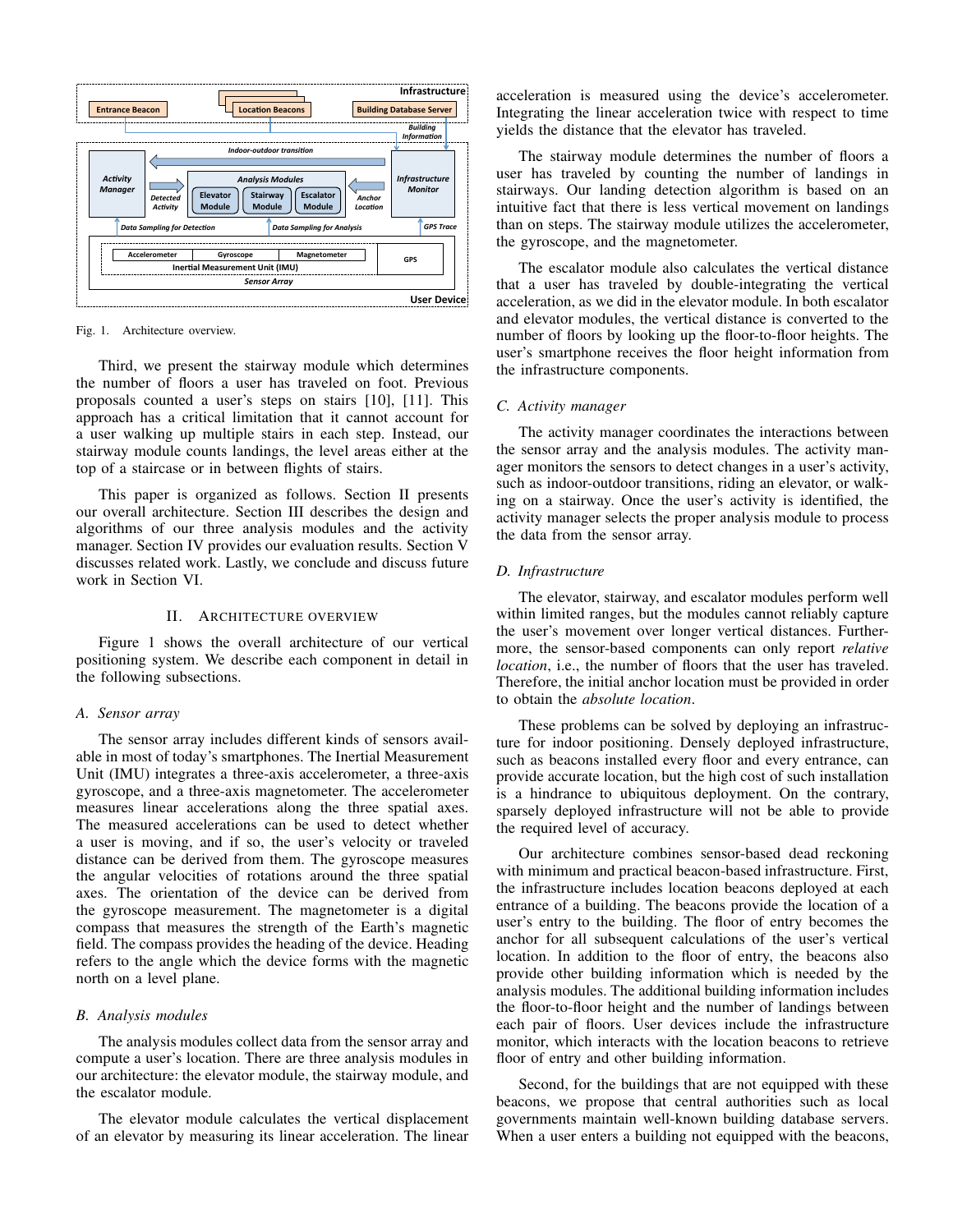the infrastructure monitor sends the last known GPS location to the building database server to retrieve the same building information that the location beacons would have provided. This GPS-based entrance detection is not as reliable as the beacon-based approach, especially in urban canyons. Thus, we only use it as a fallback.

Lastly, the limited range of the sensor-based components can be overcome by sparsely deploying location beacons at the edge of the range. For example, if the location tracked by the elevator module is reliable up to 20 floors, beacons can be placed at elevator entrances every 20 floors.

One advantage of our hybrid architecture is that partial failures caused by power outage or structural damage result in gradual degradation of performance rather than a complete system failure. If an entrance beacon fails, the smartphone will not have the initial anchor location and other building information, but it can still keep track of the user's relative location. If some location beacons are unavailable to provide periodic corrections, the system simply produces less accurate locations. This is an important characteristic of an emergency call system because even incomplete information can be helpful to first responders.

#### III. SYSTEM DESIGN AND ALGORITHMS

## *A. Elevator module*

There are three challenges in accurately measuring the vertical distance that a user has traveled in an elevator. The three challenges are how to extract the vertical component in the accelerometer reading, how to subtract Earth's gravitational acceleration, and how to eliminate noise and errors.

The accelerometer returns linear accelerations along the three axes. Those three axes are not aligned with the world coordinate system. Instead, they are aligned with the frame of the device. Thus, the axes in the device coordinate system keep changing as the orientation of the device changes. One way to extract vertical acceleration is to combine the accelerometer measurement with the gyroscope measurement. In fact, we do this in the stairway and escalator modules. In the elevator module, however, we take advantage of the fact that, in the elevator, the dominant movement of the device is in the vertical direction. We simply assume that the measured acceleration is close to vertical, and approximate the vertical projection with the vector itself. Thus, the vertical acceleration is calculated as follows:

$$
a_{vertical} \approx |\vec{a}| = \sqrt{x^2 + y^2 + z^2}
$$
 (1)

where  $x$ ,  $y$ , and  $z$  are three-axis accelerometer measurements. We do not need a gyroscope in this calculation. We justify our approach by making the following two observations. First, a user's sudden movements in the elevator will be filtered out by the low-pass filter, which we will describe shortly. Second, users typically stand still in the elevator, and when they move, the accelerations of the movements are small compared to the vertical acceleration of the elevator. The consequence of this approximation is that whenever there is non-vertical acceleration, we overestimate the vertical acceleration by  $\frac{1}{\cos \theta}$ , where  $\theta$  is the angle that the measured acceleration vector makes with the vertical axis. This overestimation is small, and we compensate it by applying zero velocity update (ZUPT),



Fig. 2. Velocity and distance calculations with and without ZUPT.

which we describe later. Our measurement shows that the approximation does not affect the resulting distance calculation.

The vertical acceleration calculated above includes the gravitational acceleration  $(q)$ , which we need to subtract before computing the traveled distance. In theory, g should be constant at  $9.8 \text{ m/s}^2$ , but we found slight variations in our experiments. We measured  $q$  by sampling the accelerations of smartphones sitting still on a desk. The measured values deviated slightly from g, and moreover, the variations were different on different devices. Smartphone SDKs provide APIs returning g-free acceleration, but they exhibited the same deviation. We eliminate the effect of the deviation in  $g$  as follows. We take advantage of the fact that, if we take  $q$  out of the acceleration, the integral of the acceleration taken over the duration of the trip must be zero because the elevator is not moving at the end of the trip. Thus we can deduce that the value of  $g$  measured by the device is the mean of the acceleration samples taken over the trip.

The accelerometer output contains a significant amount of noise. We apply two existing techniques to tackle this problem. First, we apply a low-pass filter to the accelerometer output. This filters out the user's sudden movements and the accelerometer's inherent noise which we refer to as drift. Second, we apply a technique called zero velocity update (ZUPT) [12] to eliminate accumulated errors. Integrating the acceleration yields the velocity of the elevator. We reset the velocity to zero during the period when the acceleration is zero and the velocity is within a predefined threshold. The threshold value we choose is small compared to the speed of the elevator, so that we do not mistakenly zero out the velocity of an elevator moving at a constant speed. The accuracy of the distance calculation is improved in that, at each stop, ZUPT has an effect of wiping out the accumulated errors due to the drift and the user's non-vertical movements.

Figure 2 demonstrates the effectiveness of ZUPT. We compare the computed velocities and distances when an elevator traveled from the first, to the second, and then to the third floor. Without ZUPT, the accumulated acceleration errors result in non-zero velocities when the elevator is at the second and the third floor. This in turn results in an error of approximately one meter in distance at the end.

In general, double integration is considered too noisy for tracking human movements. In our case, however, an elevator moves only in the vertical axis, making it easy to extract the vertical component of the acceleration. An elevator also comes to a zero velocity when it stops at a floor, making it possible to apply ZUPT to eliminate the accumulated errors.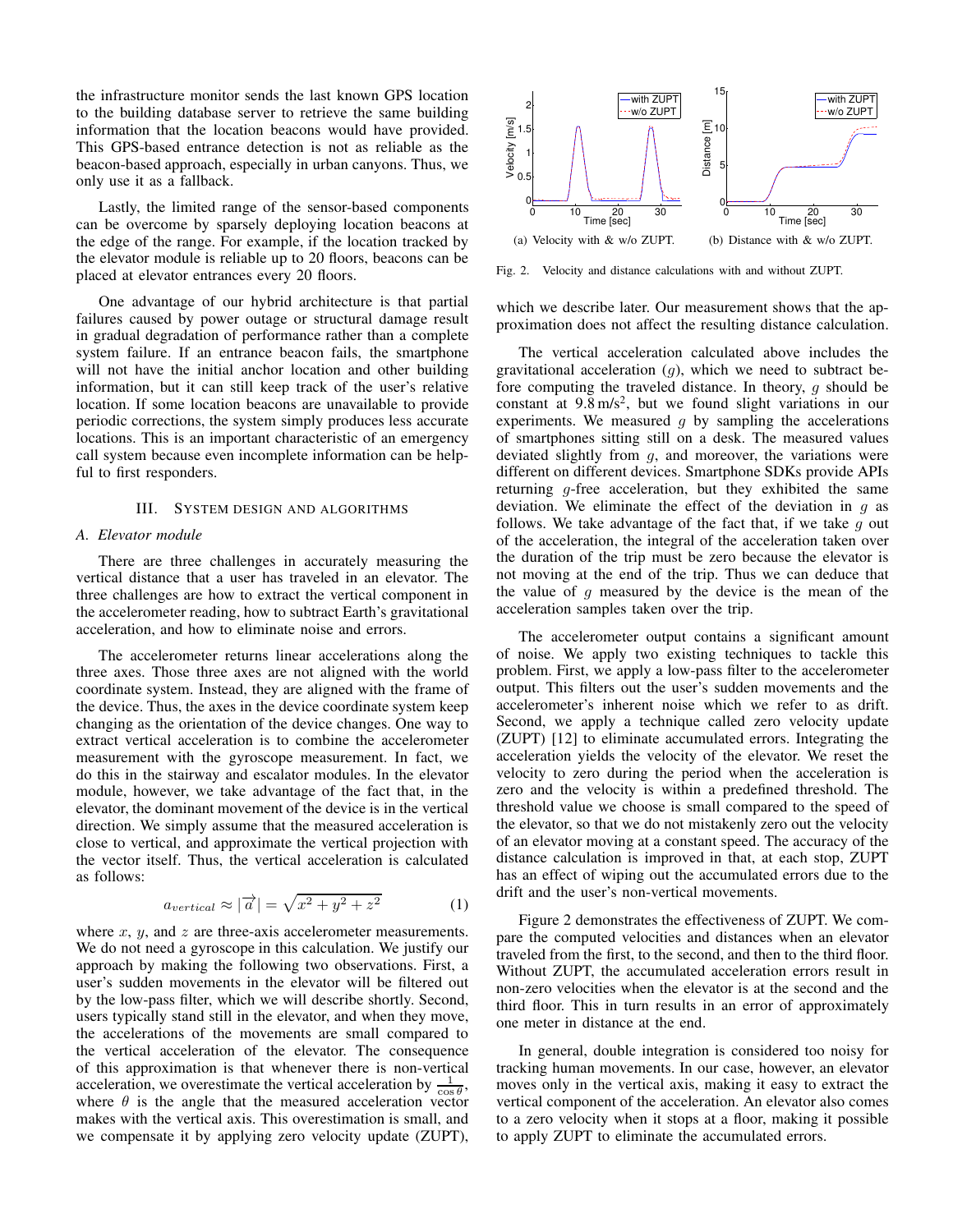

Fig. 3. (a) Vertical acceleration measurement; (b) Spectrogram of vertical acceleration; (c)  $p_{walk}(t)$  extracted from (b)

## *B. Stairway module*

The stairway module determines the number of floors a user has traveled using our landing counting algorithm. To the best of our knowledge, landing detection has not been used for vertical positioning systems.

First, the stairway module calculates vertical acceleration from the accelerometer and gyroscope measurements. Unlike an elevator's movement, a user's movement on a stairway is more complex. A gyroscope is needed to transform the acceleration in the device coordinate system to the world coordinate system. We convert the accelerometer measurements in the device coordinate system to the world coordinate system using a rotation matrix as shown below:

$$
\overrightarrow{a}' = R \overrightarrow{a}
$$
 (2)

where  $\vec{a}$ ' is the acceleration in the world coordinate system,  $\vec{a}$  is the acceleration in the device coordinate system, and R is the rotation matrix. Most smartphone platforms provide an API to obtain  $R$ . We then take the resulting z-axis acceleration in the world coordinate system and subtract  $g$  from it. We calculate  $q$  in the same way as in the elevator module.

The landing counting algorithm compares the amplitude of vertical acceleration between steps and landings. The algorithm is based on the intuitive fact that the amplitude of the vertical acceleration is much smaller on landings than on steps because there are less vertical movements on landings.

Figure 3(a) shows a measurement of a user's vertical acceleration when she walks down four floors passing eight landings. The amplitude difference between steps and landings is clearly observed. Figure 3(b) is the magnitude spectrogram  $|X(t, f)|$  in dB scale, transformed from Figure 3(a)'s acceleration data. The regions of small amplitude in Figure 3(a) manifest as reduced magnitude in the frequency range between 0.5 to 2 Hz, which corresponds to human walking.





(b) Case 2: false positives get fixed by magnetometer.



Fig. 4. Three landing detection cases.

We define  $p_{walk}(t)$  to extract human walking activity from the magnitude spectrogram:

$$
p_{walk}(t) = \sum_{0.5 \, \text{Hz} < f < 2 \, \text{Hz}} 10 \log_{10} |X(t, f)| \tag{3}
$$

where t is time and f is frequency. Figure 3(c) shows  $p_{walk}(t)$ , where we can clearly observe the dips at landings.

Our landing counting algorithm traces the  $p_{walk}$  level shown in Figure  $3(c)$  to count the number of landings. Figure 4(a) illustrates this process. Each landing is characterized by a dip below its mean value. The fall and rise of the level crossing the mean value indicate the beginning and end of a landing, respectively. The beginning and end of a landing are shown as the bumps of the "Landing detection" line in Figure 4(a).

In addition to vertical acceleration, the stairway module uses heading information from the magnetometer to improve the accuracy of landing detection. We observe that, most of the time, users turn around 180 degrees on landings. We use such heading changes to correct errors in landing detection, specifically to remove incorrectly identified landings. Since we are only interested in 180 degree turns, our magnetometer reading does not require calibration.

Figure 4(b) shows a case where our algorithm removes two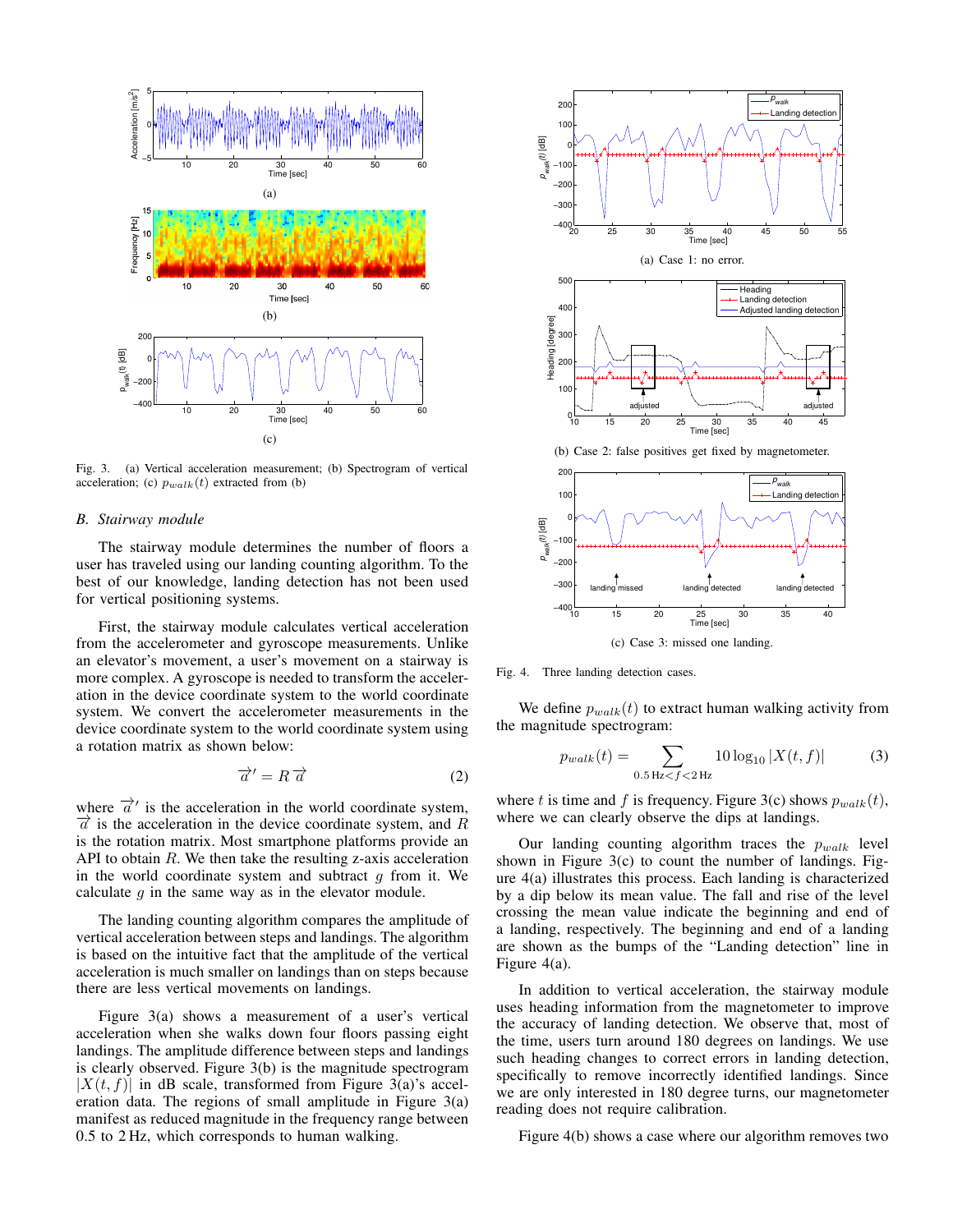

Fig. 5. Velocity measurements of a user walking on a stairway.

incorrectly identified landings using the heading information from the magnetometer. The dotted line labeled "Heading" shows the heading changes reported by the magnetometer. The heading largely stays the same from 15 sec to 25 sec, and changes from  $220^{\circ}$  to  $40^{\circ}$  in the next two seconds. This  $180^{\circ}$ turn, combined with the bumps on the landing detection line, confirms a landing. Note that the seeming discontinuity in the heading from  $20^\circ$  to  $330^\circ$  at 37 sec is in fact a steady change from  $20^\circ$  to  $-30^\circ$ , wrapping around. The two rectangles in the figure highlight two incorrectly identified landings being removed because the heading did not change during the period.

This heading-based verification of landings makes it unlikely that our algorithm produces false positives. If the acceleration-based landing detection misses a landing to begin with, however, the heading information does not help recover it. Figure 4(c) shows this case. Therefore, our algorithm produces a conservative estimate of the number of landings.

We determine whether a user is moving up or down by comparing the average vertical velocity on steps and landings. Figure 5 shows the vertical velocity measurements when a user walks up and down two floors passing four landings. The figure clearly illustrates the difference in the velocity patterns between the up and down cases. We determine that the user is ascending if the velocity on steps is higher than the velocity on landings, and vice versa. In theory, the average vertical velocity should be zero on landings, positive when the user walking up steps, and negative when walking down. But in practice, the velocity values can shift due to the noise and errors that have been introduced while extracting vertical acceleration and subtracting  $q$ .

The stairway module returns a relative location which is the number of floors the user has traveled from the initial floor. Like the elevator module, the stairway module relies on the information from the infrastructure monitor to get the initial anchor location. The infrastructure monitor also provides the number of landings between each pair of floors. There are typically two landings per floor but the number can vary depending on the design of a building. In some buildings, for example, there are more landings between the lobby and the second floor.

#### *C. Escalator module*

The escalator module combines the elements of both elevator and stairway modules. The escalator module uses double integration like the elevator module. However, the user's movement on an escalator is not vertical, so we use the gyroscope measurements to extract the vertical component from the measured acceleration, as in the stairway module.



Fig. 6. Acceleration of elevator and walking.

#### *D. Activity manager*

The activity manager classifies a user's movements as one of the following activities: elevator riding, walking, and standing. The classification is based on the user's vertical acceleration. The current version of the activity manager does not identify escalator riding. Vertical acceleration does not work well for escalators because of the complexity of a user's movement. We are investigating other ways to detect escalators, such as the technique of magnetic field variance proposed by Wang *et al.* [13].

Figure 6(a) depicts the pattern of a user's vertical acceleration in an elevator. The elevator starts with zero acceleration (1), accelerates to a steady velocity (2), moves at a constant speed (3), decelerates (4), and stops (5). When the activity manager detects this pattern, the sensor measurements during that period are passed to the elevator module.

Figure 6(b) shows a user's vertical acceleration when the user walks a few steps, stops for a bit, and then resumes walking. The activity manager detects human steps by identifying local extrema of amplitude in vertical acceleration. One step contains exactly one maximum and one minimum in a short time interval. The period (1) and (3) in Figure 6(b) contain human steps so they are walking periods.

The period (2) in Figure 6(b), where the vertical acceleration is under a threshold, is classified as a standing period. The activity manager uses the standing period to partition the sensor measurements.

Each walking period, separated by the standing periods, is passed to the stairway module. A single walking period can be either walking on the stairway (stairway walking) or walking on the same floor (same-floor walking). Ideally, the activity manager should detect all periods of same-floor walking, and filter them out, so that they do not get passed to the stairway module. The current version of our activity manager does not implement this filtering. Thus, the stairway module needs to handle not only stairway walking, but also same-floor walking.

To detect same-floor walking, the stairway module calculates the total distance that a user has traveled during the walking period, and see if the distance turns out to be close to zero. If so, the walking period is considered to be an instance of same-floor walking.

Normally, a single walking period does not contain both stairway and same-floor walking. A user would typically stop to open a door to the stairway, producing a standing period which separates them into two walking periods. It is possible, however, that both stairway and same-floor walking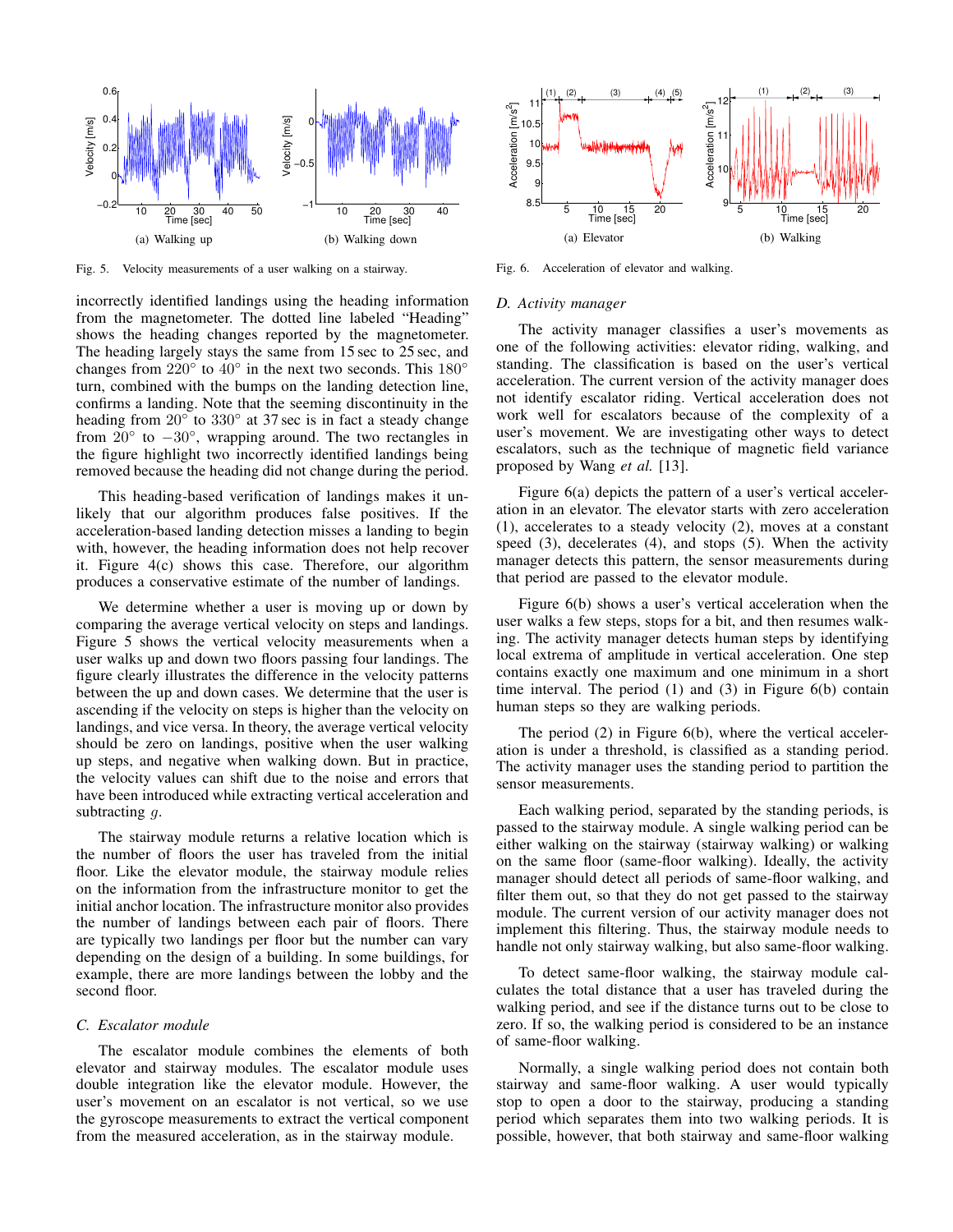| Building name | Reference height | Average error     | Error-to-height ratio |
|---------------|------------------|-------------------|-----------------------|
| <b>CEPSR</b>  | 4.65 m           | 0.08 <sub>m</sub> | 1.6%                  |
| Mudd          | 3.67 m           | 0.06 <sub>m</sub> | 1.7%                  |
| Pupin         | 3.48 m           | 0.09 <sub>m</sub> | 2.7%                  |
|               |                  |                   |                       |

TABLE I. ERRORS IN ONE FLOOR DISTANCE CALCULATED BY ELEVATOR MODULE.

are included in a single walking period if the user avoids stoppage in the middle. In this case, the same-floor walking portion will be detected as a landing by the stairway module, assuming that the user has made a significant change in the heading during the same-floor walking. The only case that the stairway module will not be able to handle is the one where the user walks a long straight corridor between two flights of stairs without stoppage. Our stairway module will not identify this as a landing due to the lack of any heading change.

#### IV. EVALUATION

We built a prototype of our system on iPhone. The details of our implementation are described in the companion technical report [14].

Using the prototype system, we first evaluate the algorithms of our elevator, stairway, and escalator modules individually. The individual evaluation scenarios assume that the activity manager correctly identifies the user's activity and selects the proper analysis module. Then, we present a combined case where the user's travel involves multiple types of movements including riding an elevator, walking on a stairway, and walking around on the same floor, which are all detected by the activity manager.

#### *A. Elevator module*

We evaluated the elevator module in three different research and classroom buildings at Columbia University: CEPSR, Mudd, and Pupin. They have 10, 15, and 13 floors, respectively. Table I shows the reference floor-to-floor height of each building, which we measured using a tape measure, followed by the error of the result from the elevator module. The error is the difference between the reference height and the distance calculated by the elevator module when a user moves one floor in an elevator in each building. The error is an average of ten trials, five moving up and five moving down.

Errors are small in all three buildings, indicating that the elevator module can provide accurate vertical location up to a reasonable number of floors. We can extend the range by strategically deploying location beacons. For example, in the Pupin case in Table I, the error is under 3%, so the elevator module will be accurate up to about 15 floors. Thus, location beacons can be deployed conservatively in every 10 floors to cover the entire building.

Figure 7(a) shows distance errors from the elevator module as we increase the number of floors traveled in an elevator without stopping. The graph shows that the errors accumulate as the elevator travels farther. The error of 0.82 m when the user traveled nine floors is about 22% of the floor-to-floor height, which is well within the margin of error for accurately determining the destination floor.

Figure 7(b) plots the distance errors of traveling nine floors in an elevator as we vary the number of stops that the



(a) Traveling 1, 3, 5, 7, 9 floors with-(b) Traveling 9 floors with increasing out stopping. number of stops.

Fig. 7. Distance errors of elevator module measured in Mudd building.



Fig. 8. Stairway measurements of 50 trials of walking four floors.

user has made during the travel. The graph shows that the error decreases as the user makes more stops. This shows the effectiveness of applying ZUPT in the distance calculation. At each stop, ZUPT eliminates accumulated errors by removing residual velocity. Therefore, if the elevator makes stops during the trip, the elevator module's distance estimation becomes much more accurate, extending the upper bound of the elevator module's distance limitation.

#### *B. Stairway module*

We evaluated the stairway module in two buildings. One was an office building and the other was a residential building. Both buildings have two landings between each pair of floors.

Figure 8 shows our stairway module measurements. In each building, we performed 50 trials of walking four floors. The graph compares the landing counting results with and without our heading-based correction. Our heading-based correction was able to eliminate all miscounted landings in both buildings, producing the correct landing count in all 50 trials. Without the heading-based correction, only 44 and 32 trials produced the correct landing count in the residential and the office building, respectively. The graph shows the number of trials that produced one or more miscounted landings in each building. For instance, two trials in the office building miscounted four landings, which would have resulted in an error of two floors, if the heading-based correction had not been applied.

Figure 8 also shows that, without the heading-based correction, the stairway module performs better in the residential building than in the office building. We attribute this difference to the steeper stairs in the residential building. The difference in the vertical acceleration between steps and landings is more pronounced on the steeper stairs. In general, our landing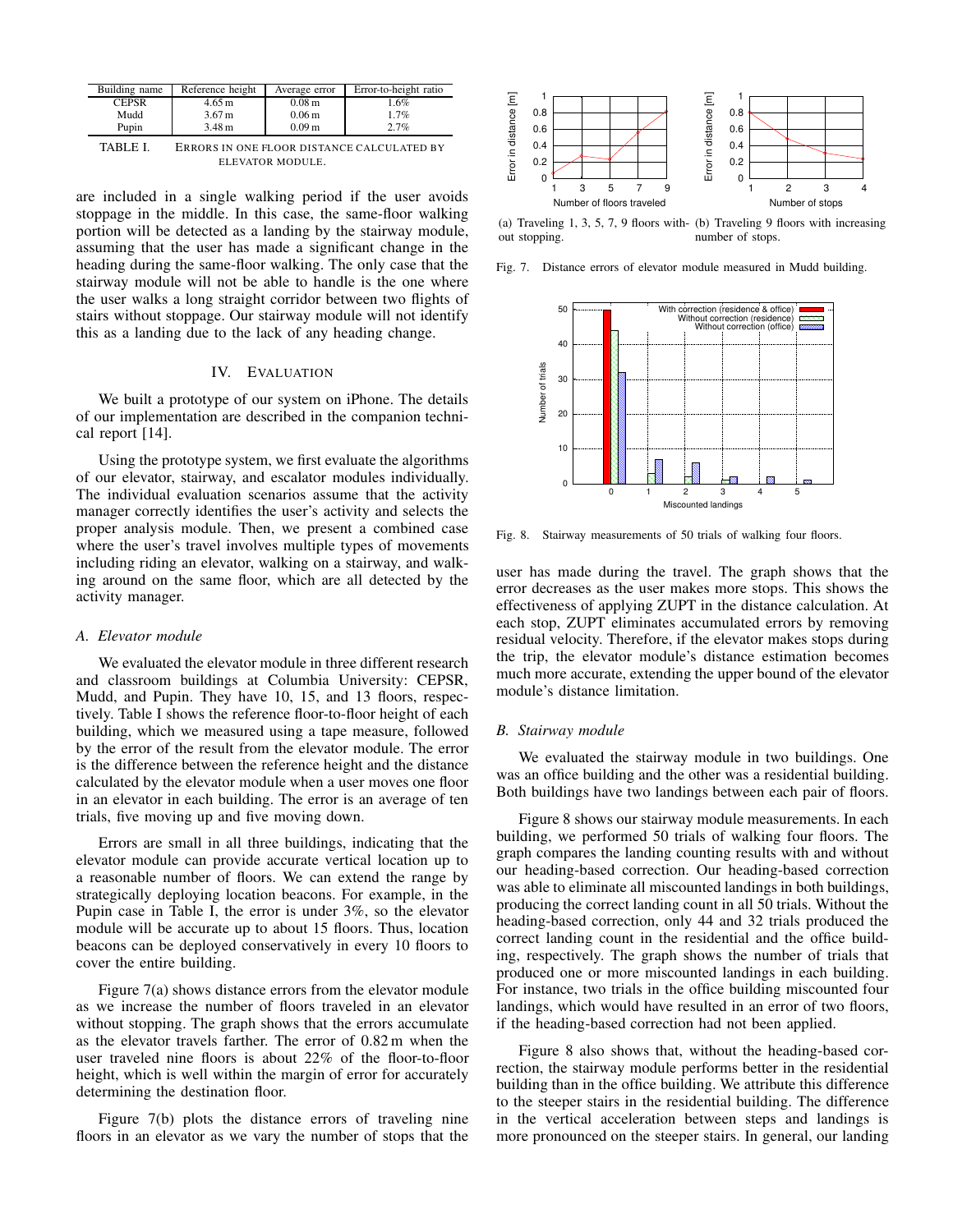

Fig. 9. CDF of error in distance measurements by escalator module.

detection works better when the amplitude difference in the acceleration is pronounced. This is also in line with our observation that the waveforms are generally cleaner in the walking-down cases than in the walking-up cases. Human steps are typically a bit bouncier when walking down.

We note that, in all trials in Figure 8, the user moved at a normal walking speed. If the user walks very fast or very slowly, the amplitude difference of the accelerometer reading between steps and landings is much less pronounced. We can address this issue by giving more weight to the heading information from the magnetometer. In the extreme case, we can reverse the roles of the accelerometer and the magnetometer, i.e., instead of using the magnetometer to make adjustments to the landings identified by the accelerometer, we can use the magnetometer first to identify landings. The relative weights of the two sensors can be dynamically determined depending on how pronounced the amplitude difference is.

The iPhone's magnetometer readings, however, often showed large fluctuations in our experiments even when the user did not change direction. For this reason, we chose to use the magnetometer conservatively, i.e., only for correcting false positives. In order to see the effectiveness of the magnetometerfirst approach, we conducted the same experiment with the user walking very fast and very slowly, and selected the measurements that did not contain incorrect magnetometer readings. We confirmed that the magnetometer-first approach, when the magnetometer readings are reliable, can cover a wider range of human walking speed.

## *C. Escalator module*

We evaluated the escalator module in a building where the escalator connects the second and the fourth floor. We used a tape measure to obtain the reference height between the two floors: 7.3 m.

Figure 9 shows the CDFs of the error in the distance reported by the escalator module. The figure compares two cases. In one case, the user stood still while riding the escalator. In the other case, the user was also walking during the ride. For each case, the user took the escalator 50 times.<sup>1</sup>



Fig. 10. A person's travel between 7th and 10th floor including elevator riding, stairway walking, and same-floor walking.

| #  |   |    |    |   |                  |      | 6    |      |
|----|---|----|----|---|------------------|------|------|------|
| ол |   | ιv | 10 | 8 | O                | 10   | 10   |      |
|    | - |    | 10 | 8 | $\bullet$<br>8.5 | LV.3 | 10.5 | د. ا |

TABLE II. FLOOR LEVELS REPORTED AT EACH STAGE.

In the case without walking, the 50% and 80% of the results are within 0.75 m and 1.5 m, respectively. In the case with walking, 50% and 80% are within 1.1 m and 2.1 m, respectively. As we expected, walking on the escalator generates more noise in the vertical acceleration, causing larger errors in the distance calculation.

The 2.1 m error–the 80th percentile in the case with walking–is about 29% of the reference height between the 2nd and 4th floors. This error-to-height ratio is large compared to the elevator cases. This is because, unlike an elevator where the movement starts and ends at a standstill, users step on and off an escalator that is constantly moving, making it harder to separate the acceleration purely due to the escalator.

However, an escalator typically covers no more than 2-3 floors, so the error in the distance measurement will still not cause an error in determining the number of floors. If a user rides a series of escalators one after another, the error from one ride will not carry over to the next one because we can apply ZUPT at landings.

#### *D. Combined case*

Figure 10 shows our evaluation scenario of a case involving multiple types of movement: elevator up/down, stairway up/down, and same-floor walking. The activity manager detects each activity and sends the sensor measurements to the corresponding modules.

The travel scenario consists of seven steps. First, a user takes an elevator on the 7th floor (0), and gets off on the 10th floor (1). The user then walks on the 10th floor to the door to the stairway (2). She walks down the stairway from the 10th to the 8th floor (3). On the 8th floor, she comes out of the stairway, walks to the other side of the floor to enter another stairway (4). She walks up the stairway from the 8th back to the 10th floor (5). On the 10th floor, she comes out of the stairway, and walks to the elevator entrance in the middle of the floor (6). Finally, she takes the elevator on the 10th floor and goes down to the 7th floor, back to where she started (7).

Table II shows the floor levels reported at each stage in Figure 10 when we repeated the travel ten times. In the eight trials, the correct floor was reported at every stage. In the two remaining trials, the stairway module failed to recognize the

<sup>&</sup>lt;sup>1</sup>Out of the 50 walking trials, the user walked during the entire ride 20 times, only the first half 15 times, and only the second half 15 times. We do not show these cases separately because there was no significant difference between them.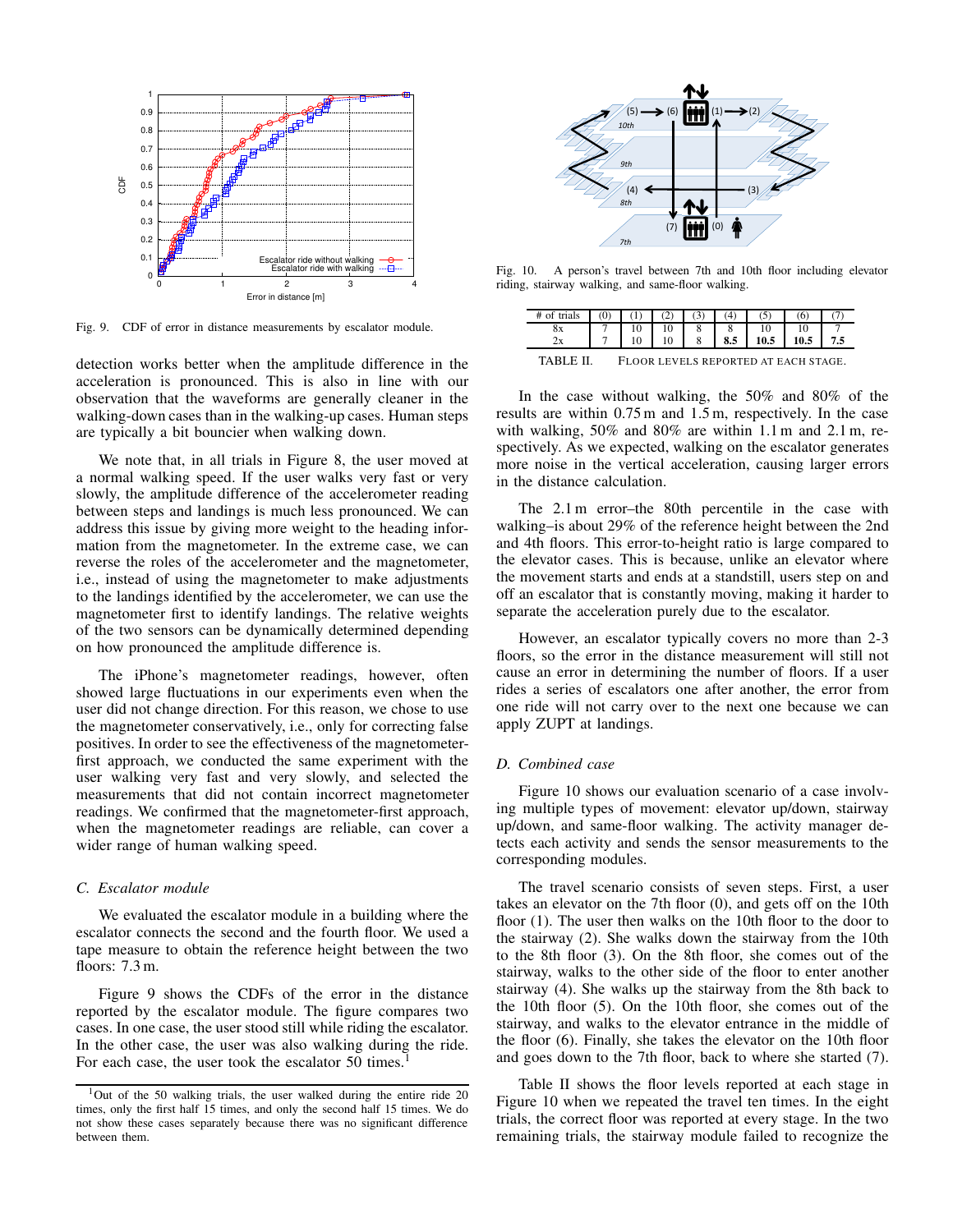walking period between (3) and (4) as same-floor walking. The module incorrectly reported one landing instead of zero. This caused an error of  $\frac{1}{2}$  floor in the subsequent stages.

The combined case shows that our system can track the user's complex movements in general. At the same time, the errors in the two trials reveal the weakness in our system: it may fail to distinguish between stairway walking and samefloor walking. This is indeed a difficult problem that remains as an active research area. At the time of this writing, other activity recognition systems have similar success rates [15].

## V. RELATED WORK

## *A. Fingerprinting*

Fingerprinting identifies signals that have long-term stability at each location. During the *offline* phase, the signal strengths at different location coordinates are recorded to build a fingerprinting database. During the *online* phase, the realtime signal measurement is looked up in the fingerprinting database to find a matching location.

Many kinds of signals have been used for fingerprinting systems. RADAR [16], Place Lab [17], Horus [18], and Ekahau [19] use ubiquitous Wi-Fi signals. WALRUS [20] combines Wi-Fi and acoustic localization. SkyLoc [8] uses GSM signals. There are also a number of systems that use the distortions of Earth's magnetic field caused by the steel structure of a building [9].

Some of the fingerprinting-based systems consider vertical location. SkyLoc [8] was in fact the first floor localization paper. SkyLoc was also motivated by the importance of floor localization in emergency situations, and it tackled the problem using GSM fingerprinting. Shin *et al.* [21] and Chung *et al.* [9] also considered floor-level vertical localization as part of their system using Wi-Fi signals and geo-magnetism, respectively.

One disadvantage of fingerprinting is the effort required to conduct offline surveys. To achieve an acceptable accuracy, signals should be sampled at every meter, and on top of that, at least toward four different directions at each location [16], which generates an enormous amount of data.

Moreover, fingerprinting-based approaches are vulnerable to transient conditions like interfering electromagnetic signals, or on-going changes like rearranged equipment and furniture. This characteristic makes fingerprinting an unsuitable approach for emergency call systems.

## *B. Dead reckoning*

Systems based on dead reckoning typically measure a user's acceleration, and calculate the distance by double integration. The main disadvantage of double integration is that the accumulation of errors degrades the accuracy of the distance estimation over time. For this reason, many indoor location systems instead count human steps to estimate the distance traveled. A step-based system usually requires an initial training period to determine the length of a user's stride. Yet another way to implement dead reckoning is to measure the travel time. The traveled distance can then be calculated from the predetermined velocity, which is commonly obtained through training.

Among the systems based on double integration, two systems [22], [23] use foot-mounted IMU. Mounting a sensor on the user's foot enables ZUPT to achieve a significant reduction of errors. Xuan *et al.* [24] and Shanklin *et al.* [25] use smartphones to develop indoor positioning systems. Both systems do not reach the accuracy of the foot-mounted systems because of the lack of adequate mechanisms to handle the accelerometer drift.

Our elevator module calculates the elevator's displacement by double-integrating vertical acceleration captured by smartphones. Unlike the other smartphone-based systems, we are able to apply ZUPT and other error correction techniques because an elevator moves only in the vertical axis, and its velocity becomes zero when it stops at a floor.

Step-based systems [26], [27] detect human steps by identifying the local maximum and minimum of vertical acceleration. A pair of local maximum and minimum within a short time period identifies one human step. Our activity manager uses this approach to detect the act of walking, but it does not need to count the steps.

Our stairway module similarly monitors the amplitude of vertical acceleration. The difference is that, instead of trying to identify each and every step by scrutinizing vertical acceleration, we detect landings by focusing on large amplitude changes in acceleration, which are easier to identify.

Two systems [10], [11] implement floor localization using the time-based approach. Both systems track a user's movement in elevators and on stairways. In [10], a user's current activity is classified into one of four classes, elevator up/down and stairs up/down, using the smartphone's real-time accelerometer data. The system then estimates the number of floors that the user has traveled simply by dividing the total travel time by the time it takes to travel one floor. This system requires a training period to build a classifier for each activity and to calculate the average times needed to travel one floor. FTrack [11] takes a similar approach, but uses a novel crowdsourcing technique to construct a mapping from the starting floor and travel time to the destination floor. Crowdsourcing, however, requires the willing participation of a large number of users, which may not be feasible. In addition, there is still a privacy concern during FTrack's offline map construction phase.

The main disadvantage of the two time-based approaches is that it cannot take account of speed variations. Different elevators can have different speeds. Users may walk at different speeds on stairs, or may even climb up multiple stairs in each step. Our system do not have such limitations. Our elevator and escalator module is distance-based, rather than time-based. Our stairway module works by counting landings, rather than counting individual steps or measuring the travel time.

## *C. Hybrid systems*

Hybrid systems combine infrastructure and dead reckoning to overcome the shortcomings associated with taking a single approach. The estimated locations from dead reckoning are periodically adjusted by the information from the infrastructure, such as RFID beacons [28] or Wi-Fi fingerprinting [29]. Beacons in this case can be deployed in much coarser granularity compared to the systems purely based on infrastructure.